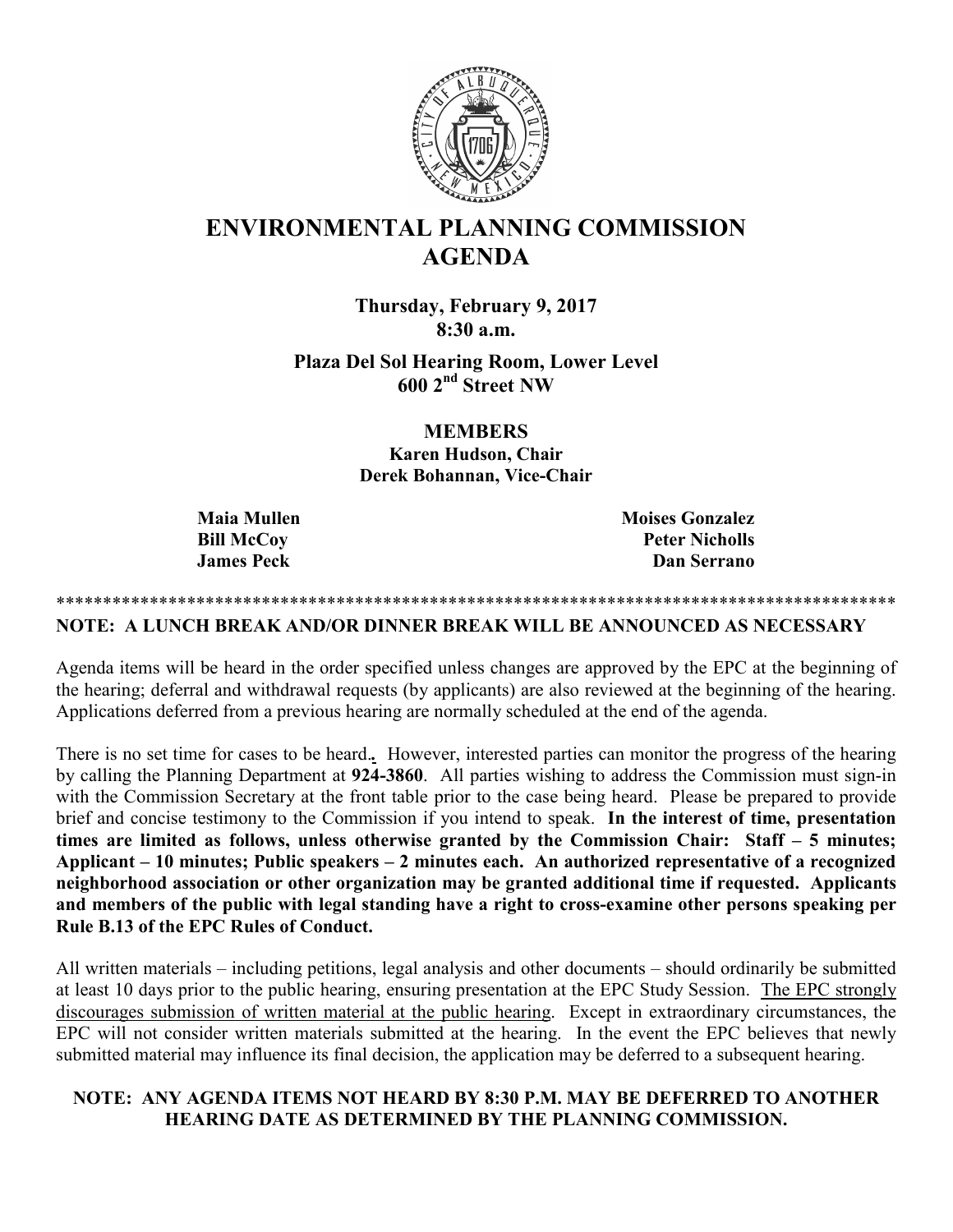#### **Call to Order:**

- A. Pledge of Allegiance
- B. Announcement of Changes and/or Additions to the Agenda
- C. Approval of Amended Agenda
- D. Swearing in of City Staff

#### **1. Project# 1003275**

16EPC-40088 Site Development Plan for Building Permit

#### **2. Project# 1005280**

16EPC-40080 Site Development Plan for Building Permit 16EPC-40081 Amended Site Development Plan for Subdivision

#### **3. Project# 1011115**

16EPC-40083 Site Development Plan for Building Permit 16EPC-40084 Sector Development Plan Map Amendment

#### **4. Project# 1011099**

16EPC-40085 Site Development Plan for Building Permit 16EPC-40087 Sector Development Plan Map Amendment

### **5. Project# 1003993**

16EPC-40072 Zone Map Amendment (Zone Change)

One Architecture, requests the above action for all or a portion of Pad Site E, Heritage Market Place, zoned SU-1/SU-2, located on Southwest Corner of Ladera and Market Street, Heritage Market Place Development, containing approximately .94 acre. (H-9) Staff Planner: Maggie Gould

Marin Grummer Architect, agent for JMD, McMahon, LLC, requests the above actions for all or a portion of Lots 4, 5, 6a, 9c, 9d, McMahon Market Place, zoned SU-1/C-1 Uses, located on McMahon between Unser and Fineland, containing approximately 14 acres. (A-11) Staff Planner: Cheryl Somerfeldt

Consensus Planning, agent for Titan Develoment/Cedar Investors, LLC, requests the above actions for all or a portion of Lots A1, a2, 4-12, and vacated portions of Spruce Street and alleyways within Block 6 and a portion of Lots 1 and 12 and vacated portions within Spruce Street and alleyways of Block 5 of the Brownewell and Lails Highland Addition, zoned SU-2 for CMU to SU-2/SU-1 for MX, located on Central Avenue, between Spruce Street and Sycamore Street, containing approximately 2.85 acres.  $(K-15)$ 

Staff Planner: Michael Vos

Consensus Planning, agent for Titan Development/Cedar Investors, LLC, requests the above actions for all or a portion of Lots 4a, 5-9, Block 4 of the Brownewell and Lails Highland Addition Subdivision and vacated portion of Copper Avenue adjacent to Block 4, zoned SU-2 for CMU to SU-2/SU-1 for MX, located on Mulberry Street between Copper Avenue and Central Avenue, containing approximately .747 acre. (K-15) Staff Planner: Michael Vos

Sujay Thakur requests the above action for Tract A-36-A, Town of Atrisco Grant Northeast Unit, zoned SU-1 for Uses Permissive and Conditional in O-1, to C-2, located between